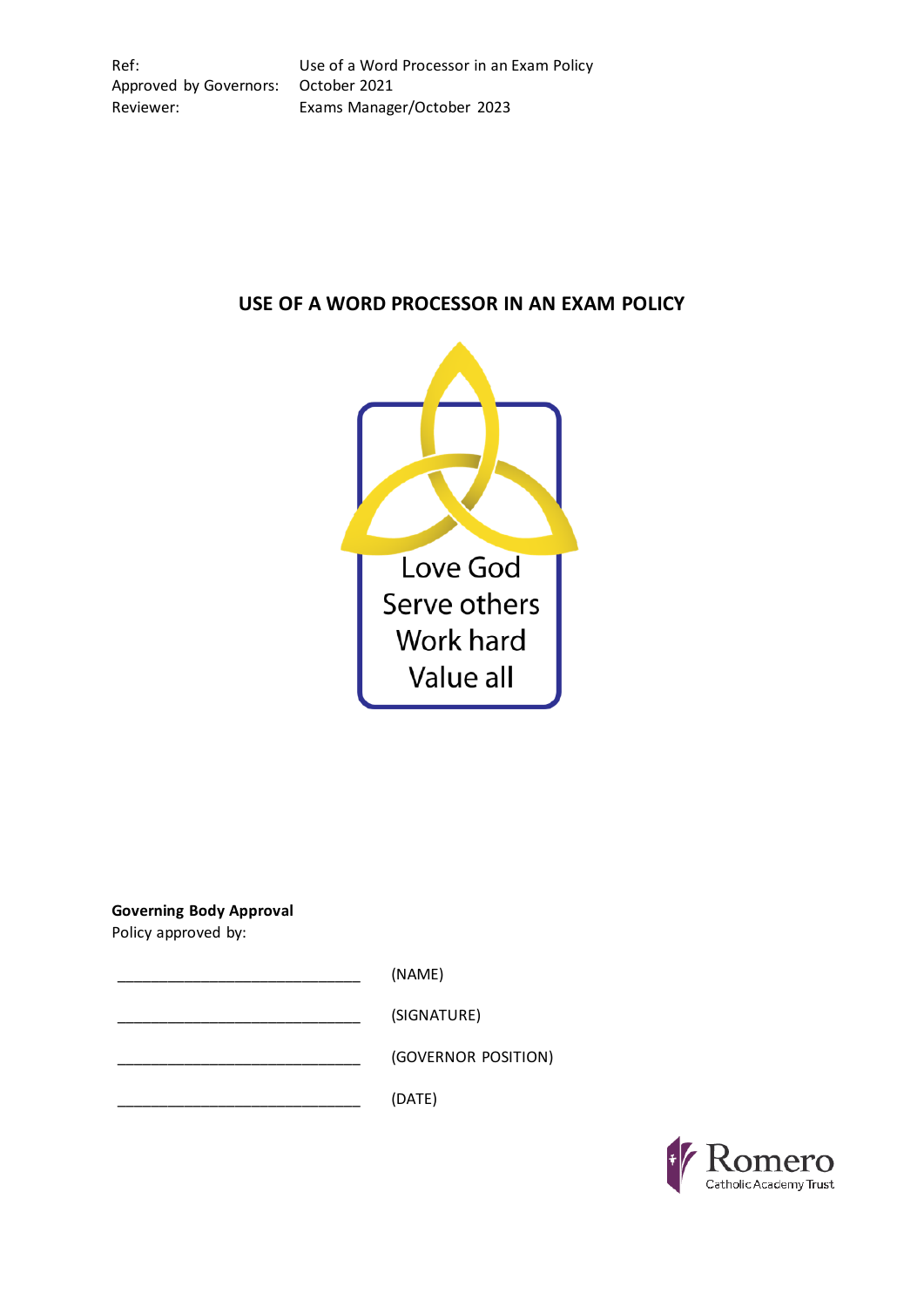This policy is reviewed and updated annually on the publication of updated JCQ regulations and guidance on access arrangements and instructions for conducting exams.

References in this policy to AA and ICE relate to/are directly taken from the [Access Arrangements and](http://www.jcq.org.uk/exams-office/access-arrangements-and-special-consideration/regulations-and-guidance)  [Reasonable Adjustments 2021-2022](http://www.jcq.org.uk/exams-office/access-arrangements-and-special-consideration/regulations-and-guidance) and [Instructions for conducting examinations 2021-2022](http://www.jcq.org.uk/exams-office/ice---instructions-for-conducting-examinations) publications.

#### **Introduction**

The use of a word processor in exams and assessments is an available access arrangement/reasonable adjustment.

#### (AA 4.2.1)

The purpose of an access arrangement/reasonable adjustment is to ensure, where possible, that barriers to assessment are removed for a disabled candidate preventing him/her from being placed at a substantial disadvantage as a consequence of persistent and significant difficulties.

The integrity of the assessment is maintained, whilst at the same time providing access to assessments for a disabled candidate.

## (AA 4.2.2)

Although access arrangements/adjustments are intended to allow access to assessments, they cannot be granted where they will compromise the assessment objectives of the specification in question.

#### (AA 4.2.3)

Candidates may not require the same access arrangements/reasonable adjustments in each specification. Subjects and their methods of assessments may vary, leading to different demands of the candidate. ALS leads/SENCos must consider the need for access arrangements/reasonable adjustments on a subject-by-subject basis.

#### (AA 4.2.1)

The Additional Learning Support lead/SENCo must ensure that the proposed access arrangement/reasonable adjustment does not disadvantage or advantage a candidate.

## (AA 4.2.7)

The candidate must have had appropriate opportunities to practice using the access arrangement(s)/reasonable adjustment(s) before their first examination.

## **Purpose of the policy**

This policy details how Blessed Trinity RC College complies with AA chapter 4 (Managing the needs of candidates and principles for centres), section 5.8 (Word processor) and ICE (sections 14.20-25) when awarding and allocating a candidate the use of word processor in examinations.

The term 'word processor' is used to describe for example, the use of a computer, laptop or tablet.

#### **The use of a word processor**

The centre will

- allocate the use of a word processor to a candidate with the spelling and grammar check/predictive text disabled (switched off) where it is their normal way of working within the centre (AA 5.8.1)
	- award the use of a word processor to a candidate where appropriate to their needs Needs may include:
		- $\circ$  a learning difficulty which has a substantial and long term adverse effect on their ability to write legibly
		- o a medical condition
		- o a physical disability
		- o a sensory impairment
		- o planning and organisational problems when writing by hand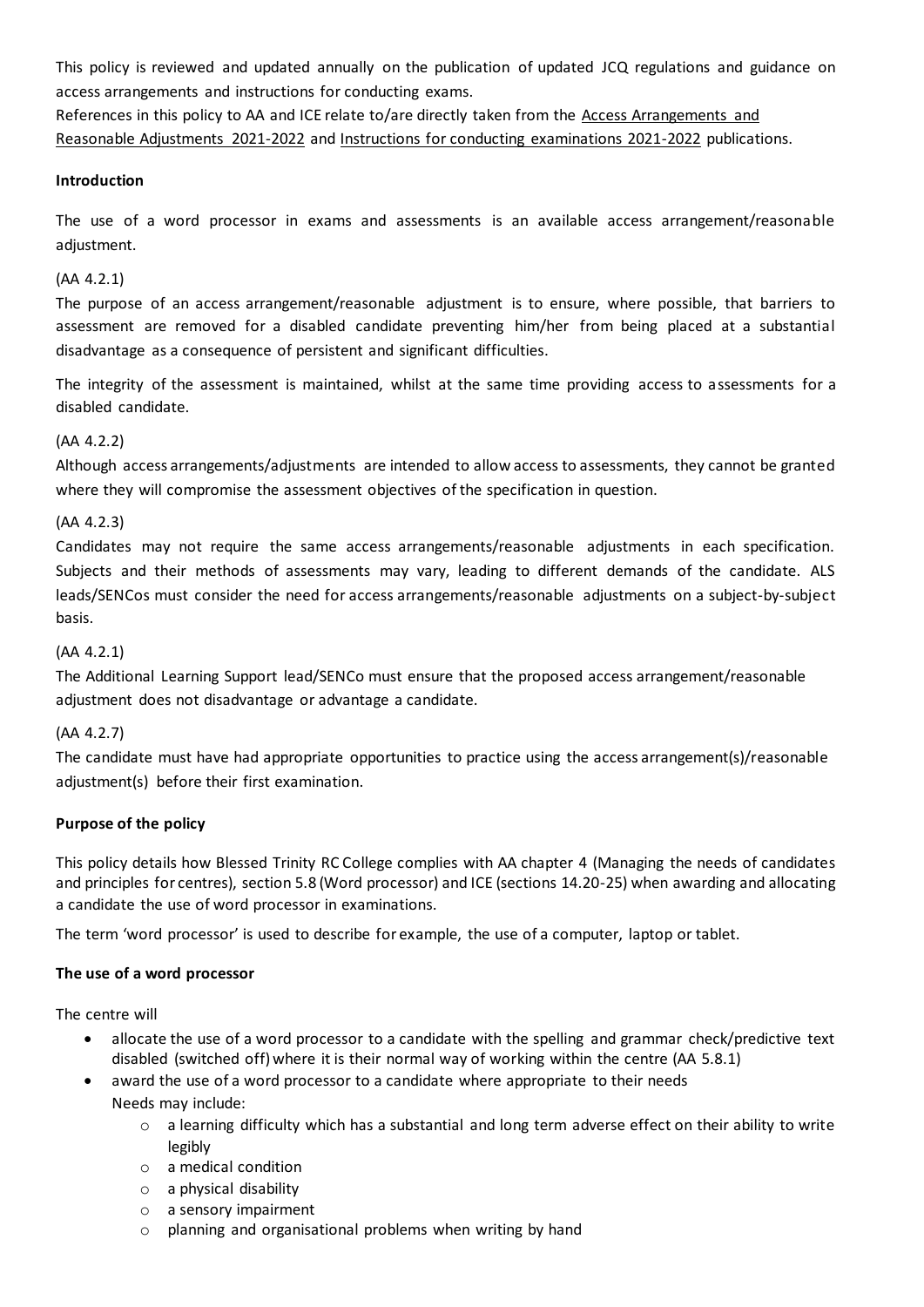| Ref:                                | Use of a Word Processor in an Exam Policy |
|-------------------------------------|-------------------------------------------|
| Approved by Governors: October 2021 |                                           |
| Reviewer:                           | Exams Manager/October 2023                |

o poor handwriting (see \*) (AA 5.8.4)

Blessed Trinity RC College will:

- only permit the use of a word processor where the integrity of the assessment can be maintained (AA 4.2.1)
- not grant the use of a word processor where it will compromise the assessment objectives of the specification in question (AA 4.2.2)
- consider on a subject-by-subject basis if the candidate will need to use a word processor in each specification (AA 4.2.3)
- consider the needs of the candidate at the start of the candidate's course leading to a qualification based on evidence gathered that firmly establishes the candidate's needs and 'normal way of working' in the classroom, internal tests/exams, mock exams etc. and confirm arrangements in place before the candidate takes an exam or assessment (AA 4.2.4)
- provide the use of word processors to candidates in non-examination assessment components as standard practice unless prohibited by the specification (AA 5.8.2)

The centre will not

• simply grant the use of a word processor to a candidate because they prefer to type rather than write in exams or can work faster on a keyboard, or because they use a laptop at home. (AA 5.8.4)

#### **Exceptions**

The only exceptions to the above where the use of a word processor would be considered for a candidate would be

- in the event of a temporary injury or impairment, or a diagnosis of a disability or manifestation of an impairment relating to an existing disability arising after the start of the course (AA 4.2.4)
- where a subject within the curriculum is delivered electronically and the centre provides word processors to all candidates (AA 5.8.4)

#### **Arrangements at the time of the assessment for the use of a word processor**

A candidate using a word processor is accommodated in a smaller room, often SOS 5.

In compliance with the regulations the centre:

- provides a word processor with the spelling and grammar check facility/predictive text disabled (switched off) to a candidate where it is their normal way of working within the centre, unless an awarding body's specification says otherwise (ICE 14.20)
- (where a candidate is to be seated with the main cohort without the use of a power point) checks the battery capacity of the word processor before the candidate's exam to ensure that the battery is sufficiently charged for the entire duration of the exam (ICE 14.21)
- ensures the candidate is reminded to ensure that their centre number, candidate number and the unit/component code appear on each page as a header or footer e.g. 12345/8001 – 6391/01 (ICE 14.22)

If a candidate is using the software application Notepad or Wordpad these do not allow for the insertion of a header or footer. In such circumstances once the candidate has completed the examination and printed off their typed script, they are instructed to handwrite their details as a header or footer. The candidate is supervised throughout this process to ensure that they are solely performing this task and not re-reading their answers or amending their work in any way.

• ensures the candidate understands that each page of the typed script must be numbered, e.g. page 1 of 6 (ICE 14.23)